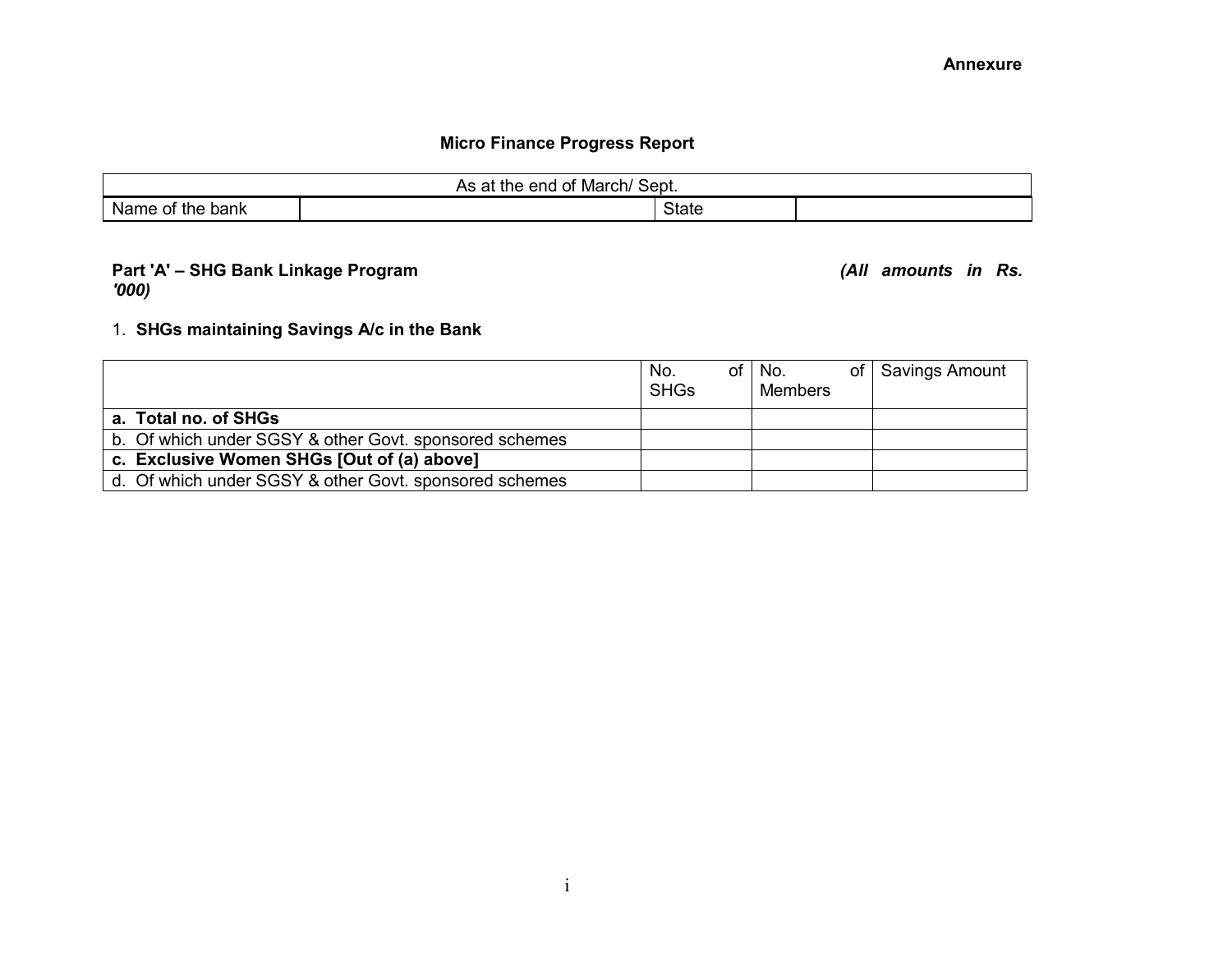#### **Part 'A' – SHG Bank Linkage Program**

#### **2. SHGs financed directly by Banks**

Rs. '000)

(All amounts in

|                                                                               | During the year |             |                |    | Loan outstanding |             | Gross NPAs** |            | Percentage of |    |
|-------------------------------------------------------------------------------|-----------------|-------------|----------------|----|------------------|-------------|--------------|------------|---------------|----|
|                                                                               | Loan Amount     | No.<br>of   | No.            | of | Amount           | of<br>No.   | Amount       | No.of SHGs | Recovery      | to |
|                                                                               | Disbursed       | <b>SHGs</b> | <b>Members</b> |    |                  | <b>SHGs</b> |              | with NPAs  | Demand        |    |
| <b>Total no. of SHGs</b>                                                      |                 |             |                |    |                  |             |              |            |               |    |
| (b) Of which<br>&<br>SGSY<br>under<br>other<br>Govt.<br>sponsored<br>Programs |                 |             |                |    |                  |             |              |            |               |    |
| <b>Exclusive Women</b><br><b>SHGs</b>                                         |                 |             |                |    |                  |             |              |            |               |    |
| (b) Of which<br>&<br>SGSY<br>under<br>other<br>Govt.<br>sponsored<br>Programs |                 |             |                |    |                  |             |              |            |               |    |

**\*\*Applicable to March return only**.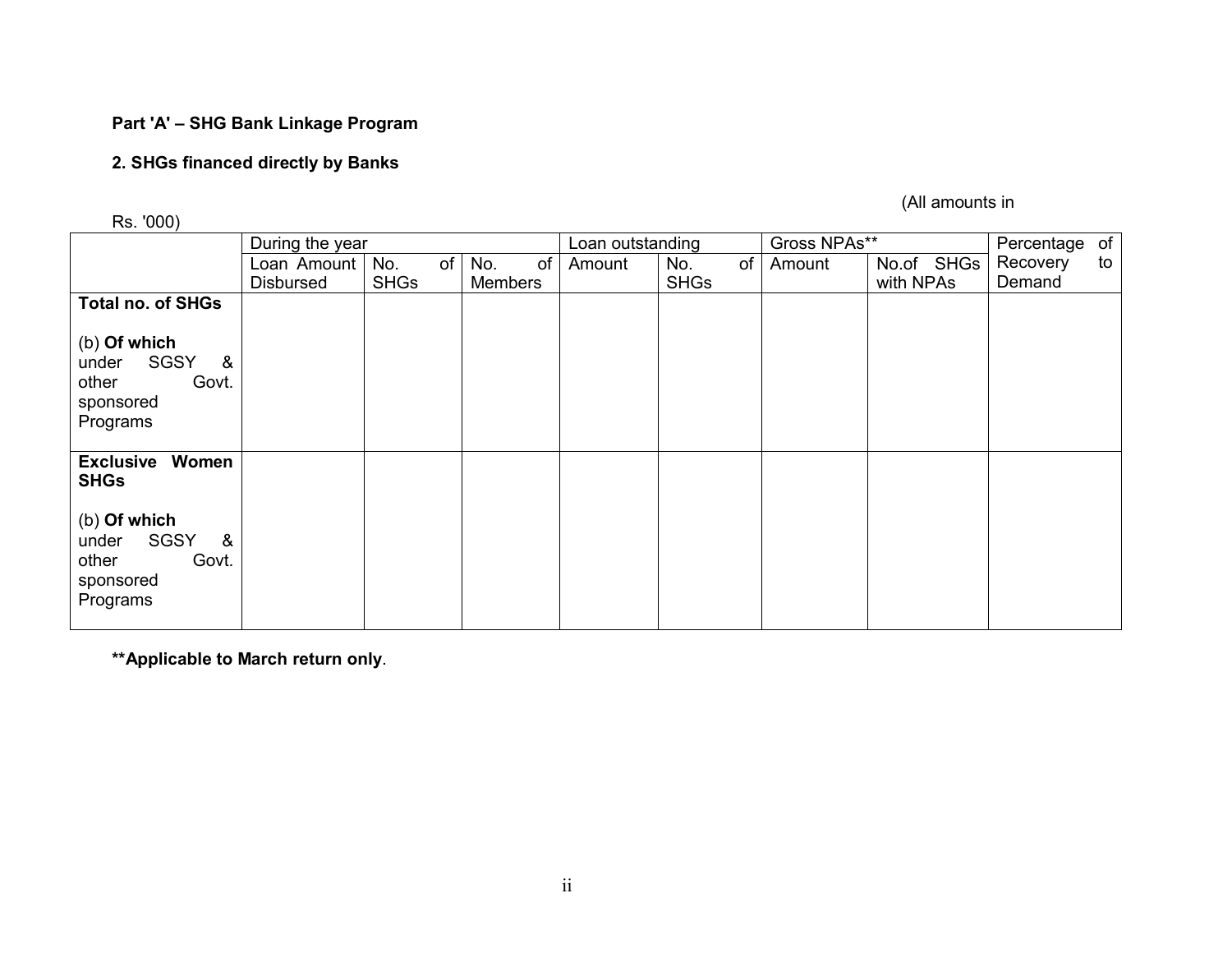#### **Part 'A' – SHG Bank Linkage Program**

#### **3. SHGs financed directly by Banks with NGOs' facilitation**

(All amounts in Rs.

| '000)                                                                         |                                 |                          |                      |                  |                          |              |                         |                    |    |
|-------------------------------------------------------------------------------|---------------------------------|--------------------------|----------------------|------------------|--------------------------|--------------|-------------------------|--------------------|----|
|                                                                               | During the year                 |                          |                      | Loan outstanding |                          | Gross NPAs** |                         | Percentage of      |    |
|                                                                               | Loan Amount<br><b>Disbursed</b> | No.<br>of<br><b>SHGs</b> | of<br>No.<br>members | Amount           | No.<br>of<br><b>SHGs</b> | Amount       | No.of SHGs<br>with NPAs | Recovery<br>Demand | to |
| <b>Total no. of SHGs</b>                                                      |                                 |                          |                      |                  |                          |              |                         |                    |    |
| (b) Of which<br>SGSY<br>&<br>under<br>Govt.<br>other<br>sponsored<br>Programs |                                 |                          |                      |                  |                          |              |                         |                    |    |
| <b>Exclusive Women</b><br><b>SHGs</b>                                         |                                 |                          |                      |                  |                          |              |                         |                    |    |
| (b) Of which<br>SGSY<br>&<br>under<br>Govt.<br>other<br>sponsored<br>Programs |                                 |                          |                      |                  |                          |              |                         |                    |    |

**\*\*Applicable to March return only**.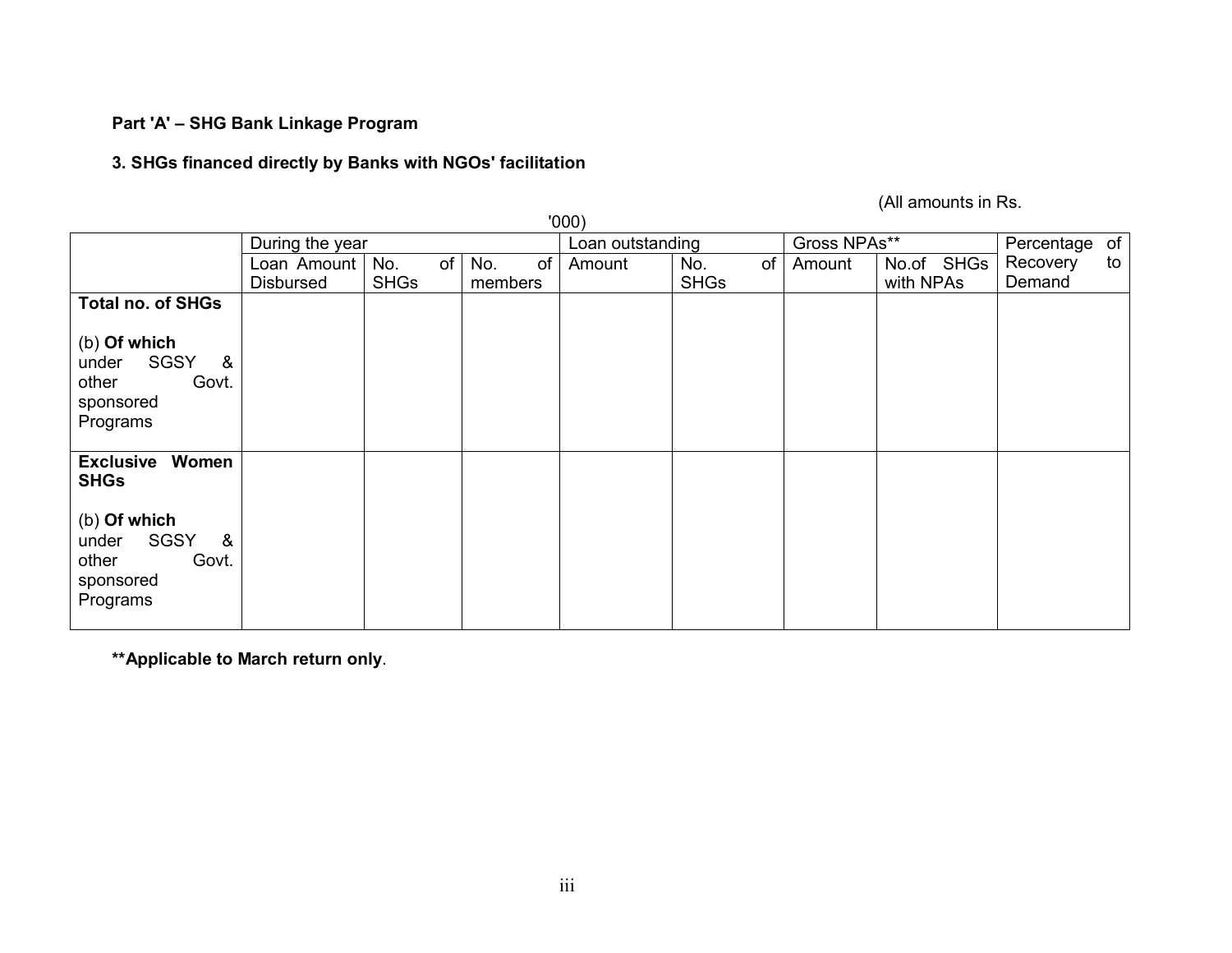# **Part 'B' : MFOs / MFIs - Bank Linkage for on-lending to groups and others**

### **MFOs/ MFIs maintaining Savings A/c in the Bank**

|                |                                                                          |                             | (All amounts in Rs. '000) |
|----------------|--------------------------------------------------------------------------|-----------------------------|---------------------------|
| <b>S. No.</b>  | <b>Nature of Intermediary</b>                                            | No. of<br><b>MFIs/ MFOs</b> | <b>Savings Amount</b>     |
| 1.             | NGO MFOs - Societies Registration Act 1860<br>and Indian Trust Act 1880  |                             |                           |
| 2.             | Cooperative MFOs- Cooperative Societies Act of<br>each State             |                             |                           |
| 3.             | Cooperative MFOs- Mutually Aided Cooperative<br>Societies Act (MACS)     |                             |                           |
| 4.             | Cooperative MFOs- Multi State Coop. Societies<br>Act 2002                |                             |                           |
| 5.             | NBFC MFIs under Section 25 of Companies Act<br>1956 (Not for profit)     |                             |                           |
| 6.             | NBFC MFIs incorporated under Companies Act<br>1956 & registered with RBI |                             |                           |
| 7 <sub>1</sub> | Others (To be specified)                                                 |                             |                           |
|                | <b>Total</b>                                                             |                             |                           |